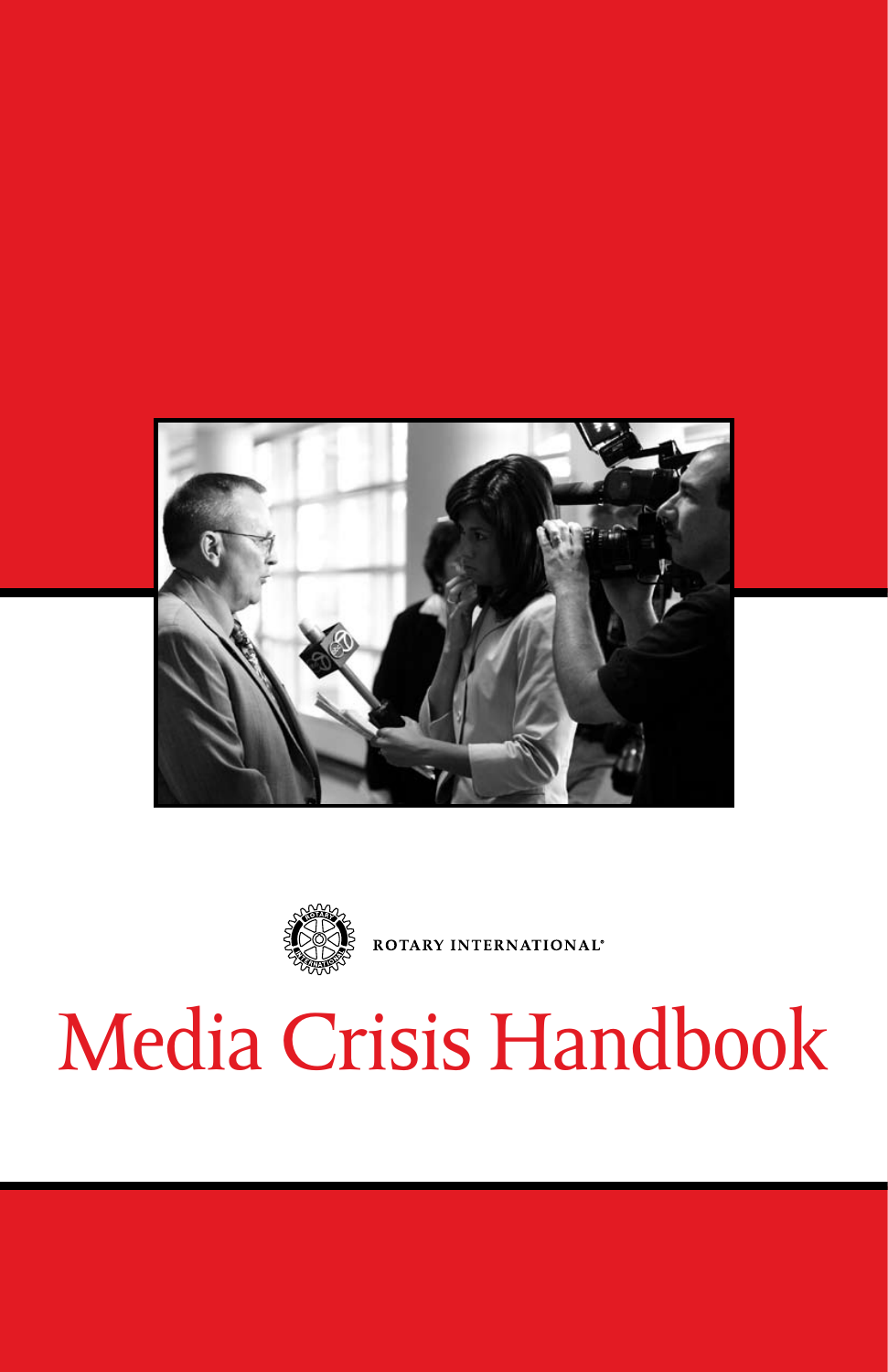*An effective media crisis plan is based, first and foremost, on the principles of truth, transparency, and sincerity. Nothing in your club's media crisis plan should compromise, or appear to compromise, these key principles.*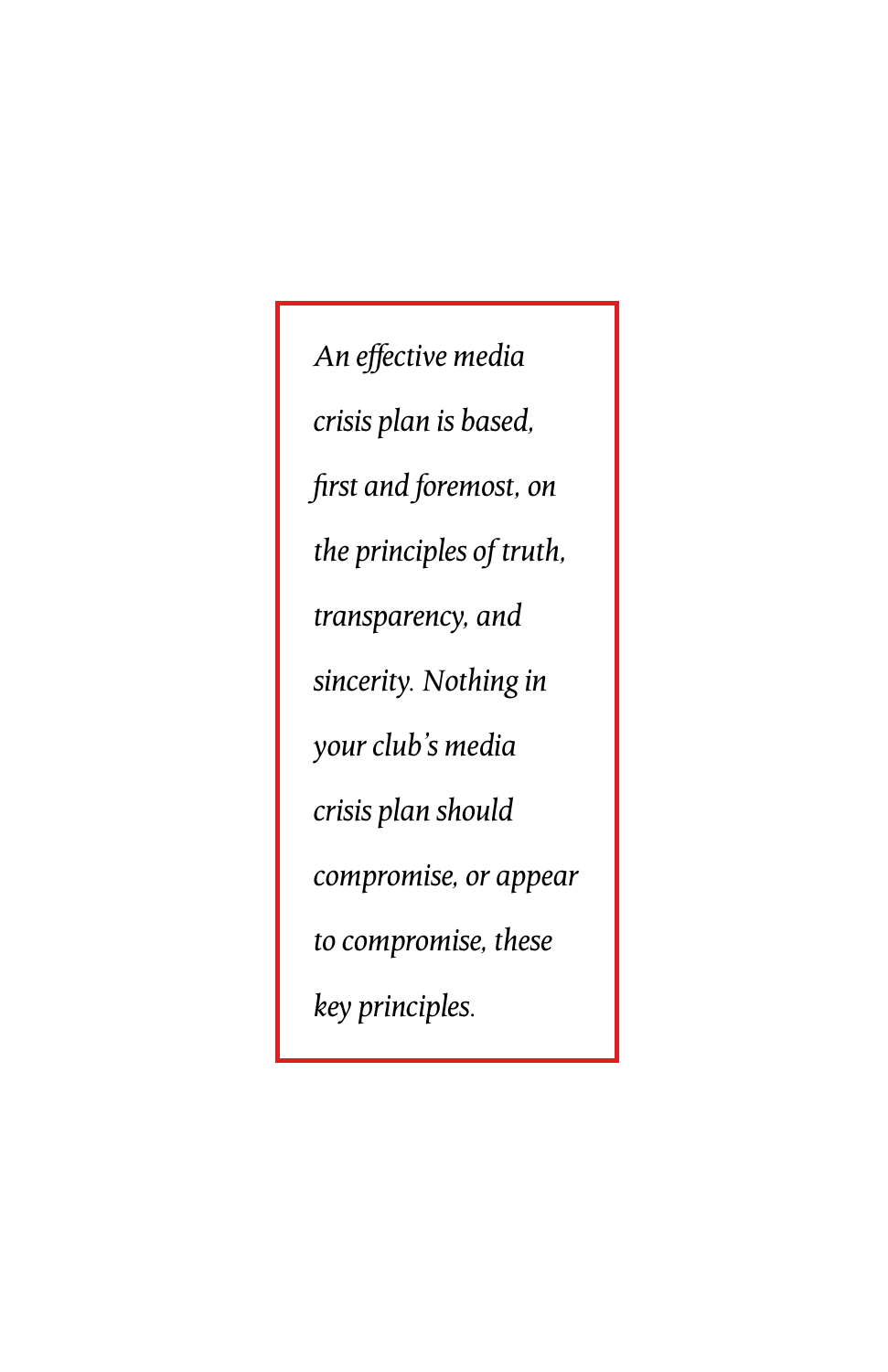

### When Reporters Call

A Rotary club has sponsored an exchange student from another country or hosted a Group Study Exchange team. Then the student or one of the GSE team members encounters an emergency. While club leaders work with authorities and relatives to resolve the situation, the news media get wind of the crisis, and the club is suddenly bombarded with interview requests. The resulting news coverage generates more attention and raises sensitive issues within the community. This scenario is familiar to many clubs worldwide.

When this happens, Rotary clubs normally have well-established procedures for dealing with crises: they cooperate with outside authorities and show compassion for the individuals and families involved. However, handling news media can be a challenge. The following guidelines aim to show how clubs can work with the media to get timely and accurate information out to the public during a crisis situation and prevent misunderstandings and misinformation that can jeopardize Rotary's reputation.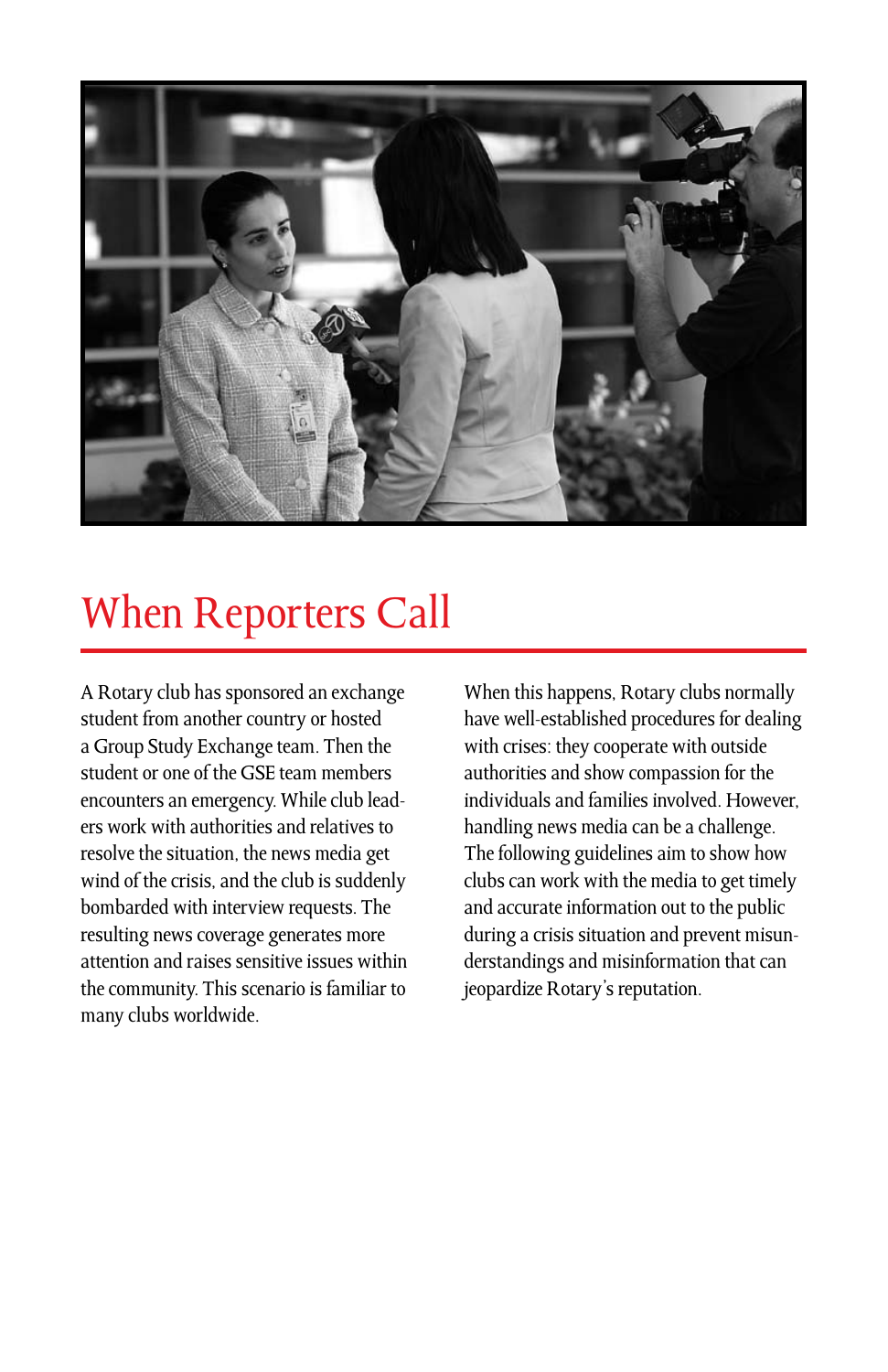# If a Crisis Develops

- Convene a crisis management team. Depending on the topic, the team might consist of the president, a committee chair, an attorney, and a media professional.
- Gather all the facts.
- Provide timely briefings to all Rotary stakeholders.
- Designate a Rotary spokesperson. This should be someone who is on top of the issue, communicates well, and is comfortable interacting with the media.
- Instruct all club members to refer press inquiries to the spokesperson.
- Prepare a statement that accurately states the facts, expresses Rotary's position, and conveys the appropriate tone (sympathy, apology, commitment, etc.). Update as needed.
- Develop key messages to help the spokesperson convey Rotary's position consistently and accurately.
- Contact the RI PR Division (847- 866-3245 or 847-866-3237) immediately if you think the issue could spread beyond the local press and attract the attention of regional, national, or international media.

### When the Media Contact You

- Respond to all media calls promptly. Ignoring media can contribute to unnecessary speculation. A media interview is a good opportunity to convey the facts and Rotary's position to the public.
- If you need time to confirm or update facts or to review the club's position, tell the reporter you will call back promptly.
- Be completely honest and truthful. Don't say anything you are unsure of. Do not cover up or make excuses.
- As a spokesperson, you represent Rotary. When you speak, you ARE Rotary. Avoid personal observations or speculations.
- Monitor the media's coverage of the issue for accuracy and tone. If Rotary is misrepresented, let them know via a call or a letter to the editor (but do not be defensive or discourteous).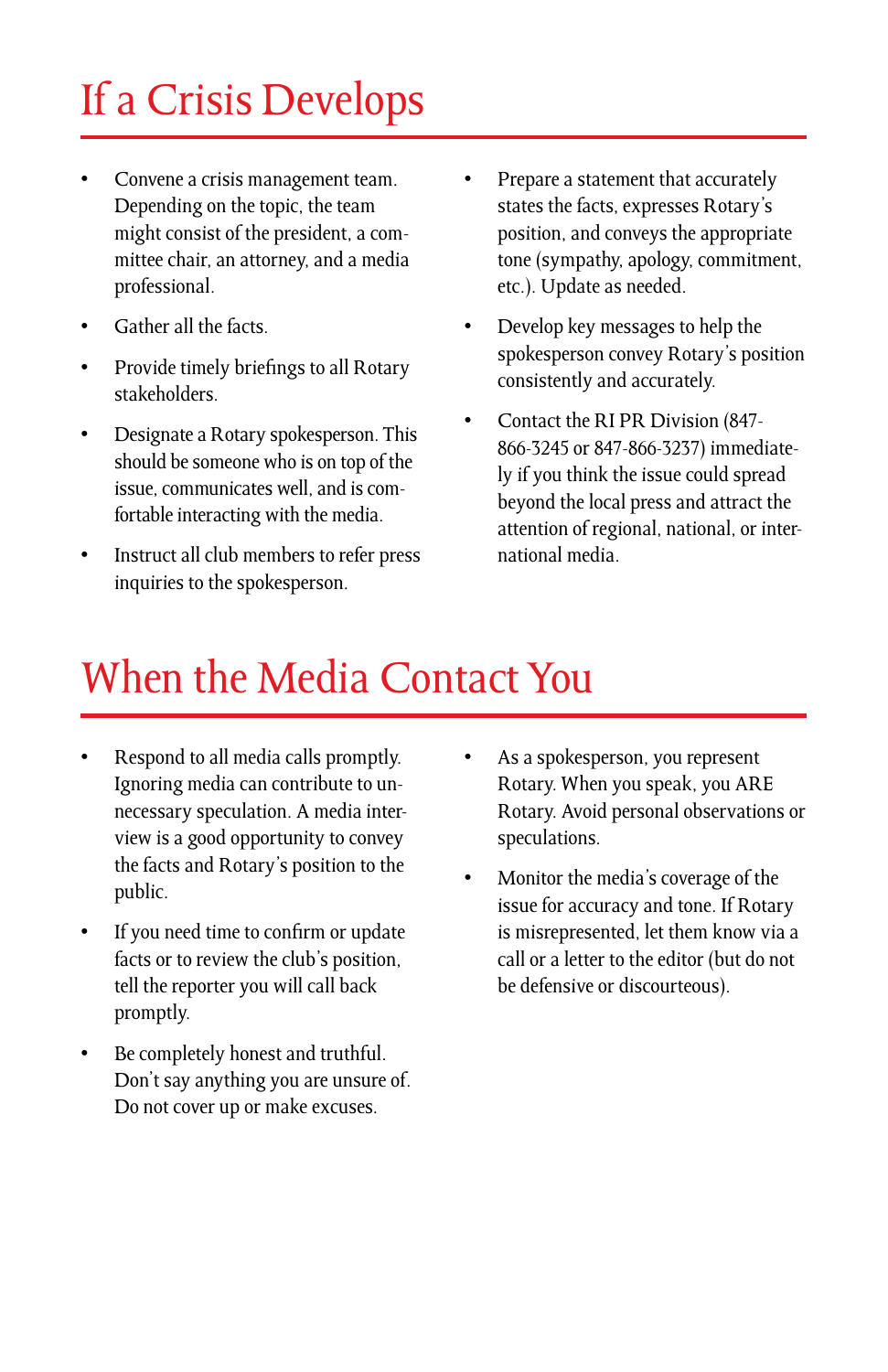

# Maintain the Proper Attitude during Interviews

- Accept the fact that a reporter's job is to ask difficult questions. Remain pleasant and be as accommodating as possible.
- Organize your thoughts and speak in short, simple sentences. Think of each as a headline, supported by facts and examples. Headline: "The safety of our Youth Exchange participants is our top priority." Support: "Every student completes a detailed orientation program; background checks are required for all adults in the program; etc."
- Strengthen your main message with a personal story: "As a parent of a student who has gone on an exchange, I know what it's like to worry about a child thousands of miles away."
- If the situation involves a police investigation or other formal proceeding, emphasize that Rotary is cooperating fully.
- Control your voice tone and body language to avoid coming across as defensive, nervous, or hostile.
- Always thank the reporter for his or her time and offer to be available for follow-up questions.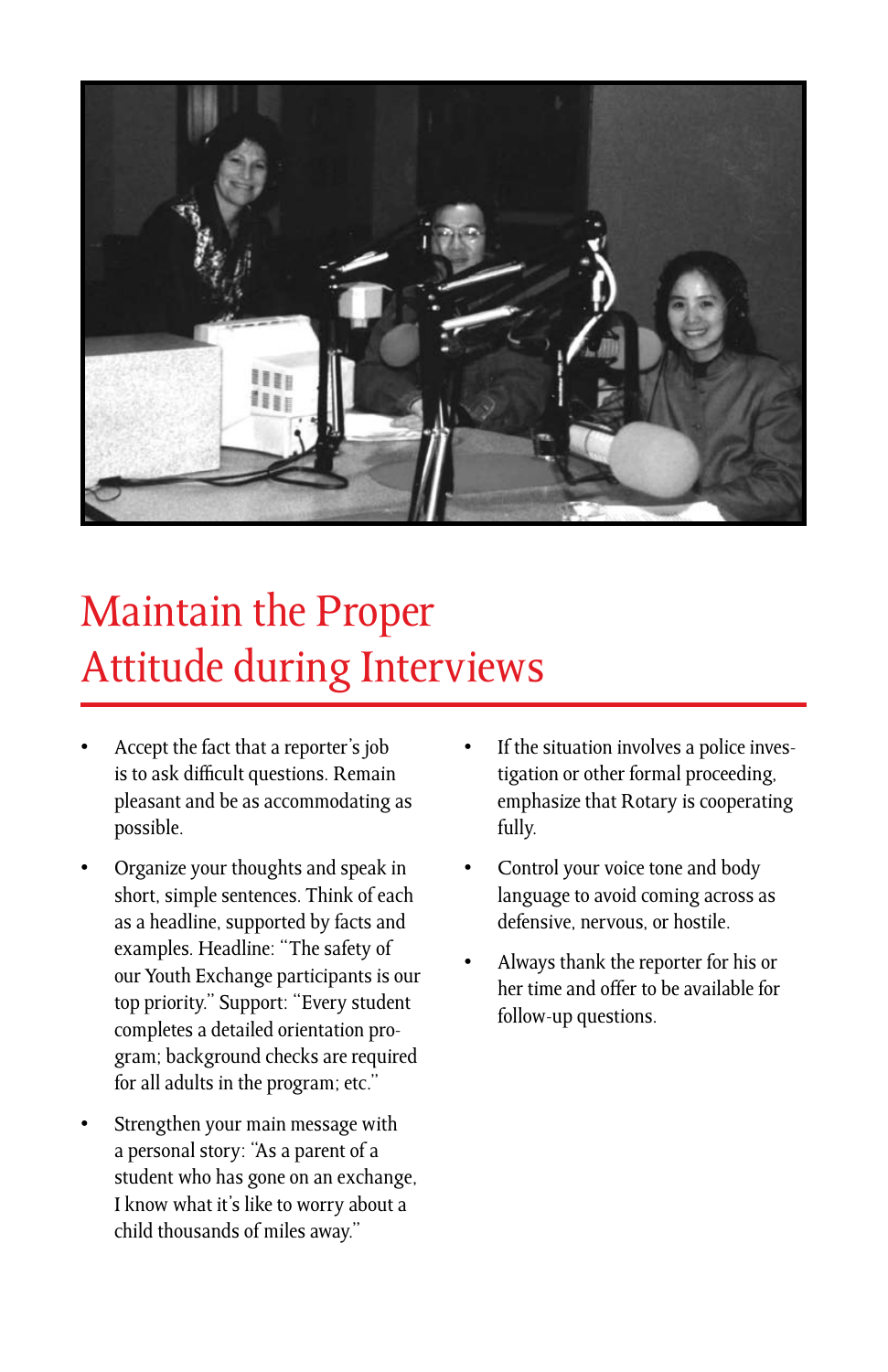

#### Mistakes to Avoid

- Avoid "off-the-record" comments. If you don't want something reported, don't say it at all.
- Avoid rumors, speculation, and personal opinions. Stick to the facts.
- Avoid jokes, especially when dealing with serious or sensitive topics.
- Avoid Rotary jargon and acronyms (DG, GSE, RYLA, District 1234) that the general public will not understand.
- Avoid repeating the negative portion of a question. If the question is: "Did your club fail to adequately protect the student?" consider an answer such as: "The safety of the exchange students is our highest priority."
- Avoid the term *no comment* because it can carry a negative connotation. When possible, explain why you can't answer a particular question ("Sorry, I don't have that information.") or say why you cannot comment (because an official investigation is in progress; a lawsuit has been filed, etc.). Then bridge back to an important point or key message.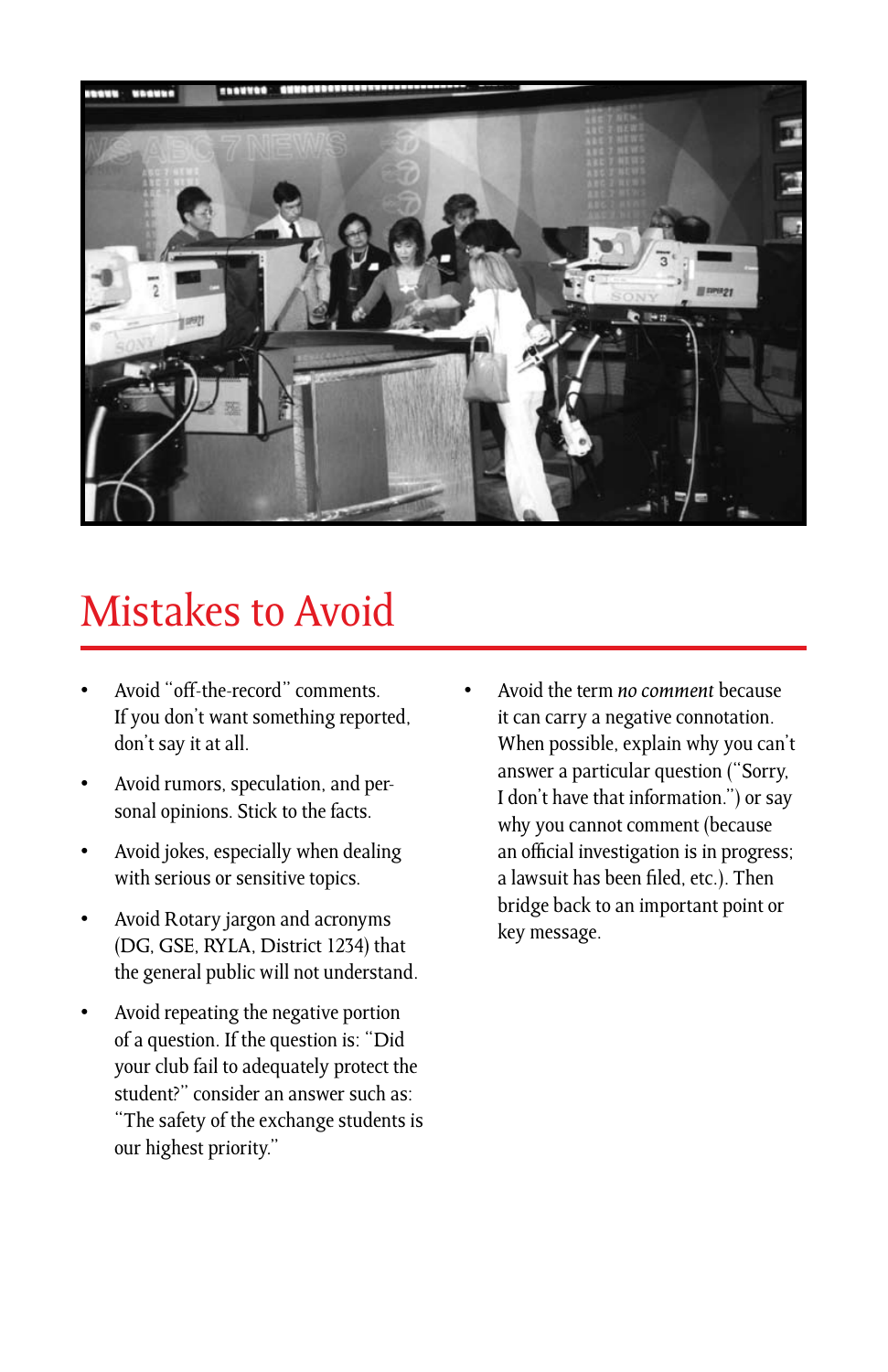# Actions Speak Volumes

Dealing with the media during a crisis can be inconvenient and unpleasant, but Rotary club leaders have a responsibility to convey the facts and protect Rotary's image. If club leaders follow the principles of honesty, transparency, and sincerity, the media and the public will recognize and appreciate the effort.

Just as important: if a club offers genuine promises and follows through to resolve whatever problems are at hand — if the club takes action and shows to the people involved that Rotary cares — it will minimize the negative impact of the crisis and protect Rotary's positive image.

#### *Example*

Recently, a Youth Exchange student from the United States was reported missing in South America, prompting an international media crisis.

Rotary clubs in both regions worked closely with law enforcement authorities and quickly offered support to the student's family. At the same time, Rotarians named a competent spokesperson in each country to handle all media inquiries promptly and with honesty, sincerity, and patience. Moreover, the clubs notified Rotary International immediately and the RI president extended his personal concerns and best wishes to the family. Fortunately, the student was found safe five days later.

Thanks to the dedication of the involved Rotarians, a negative became a positive, and Rotary's image was enhanced, not tarnished, by the wave of international publicity generated by this incident.

## Media Assistance from RI

The Rotary Public Relations and Media Relations staff is always available to consult with and assist your club, from helping develop an initial position statement to last-minute media coaching. Contact: 847-866-3245 or 847-866-3237.